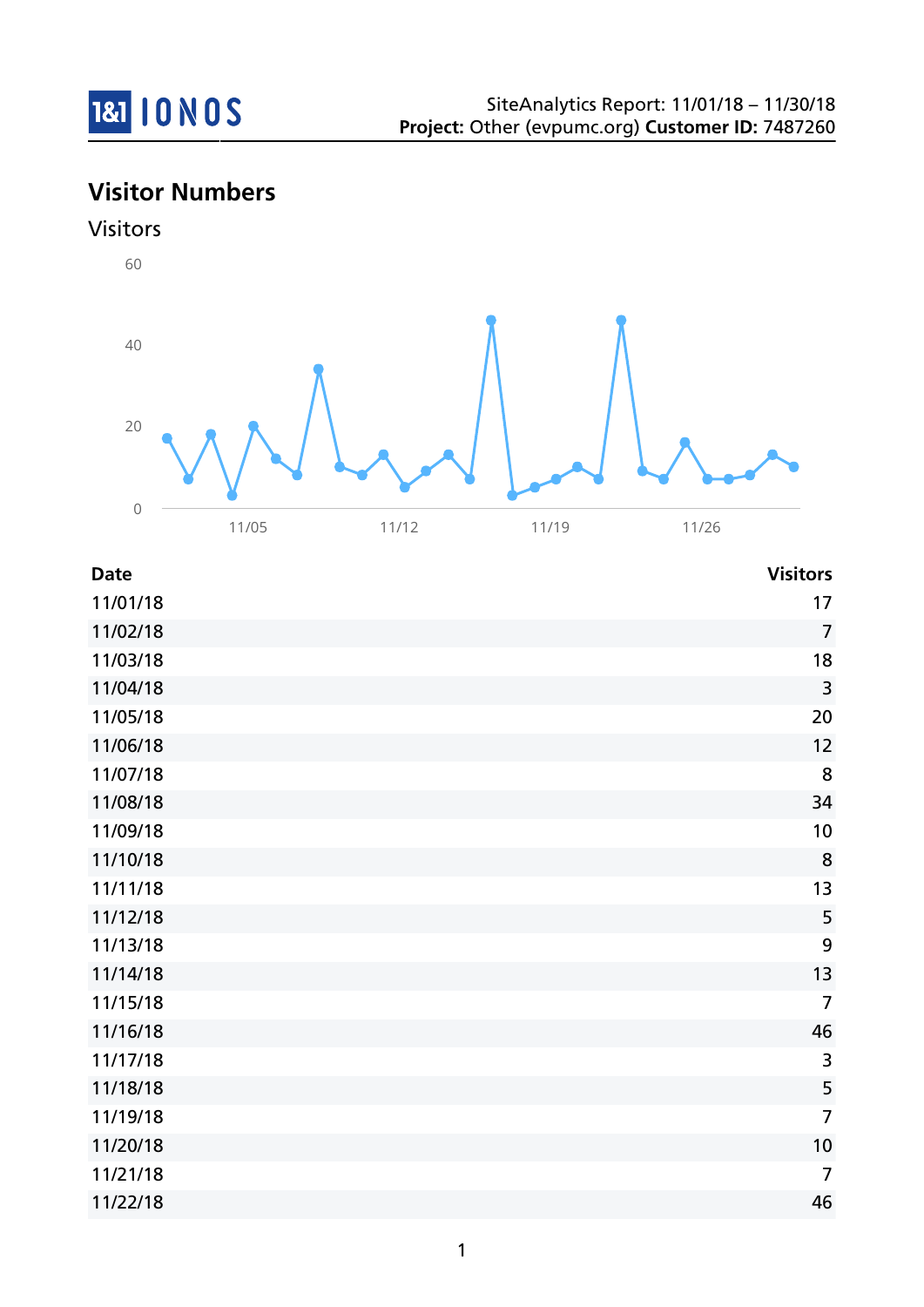

| <b>Date</b>  | <b>Visitors</b> |
|--------------|-----------------|
| 11/23/18     | 9               |
| 11/24/18     | $\overline{7}$  |
| 11/25/18     | 16              |
| 11/26/18     | $\overline{7}$  |
| 11/27/18     | $\overline{7}$  |
| 11/28/18     | 8               |
| 11/29/18     | 13              |
| 11/30/18     | 10              |
| <b>Total</b> | 385             |

## Sessions



| <b>Date</b> | <b>Sessions</b> |
|-------------|-----------------|
| 11/01/18    | 18              |
| 11/02/18    | 8               |
| 11/03/18    | 18              |
| 11/04/18    | 3               |
| 11/05/18    | 20              |
| 11/06/18    | 12              |
| 11/07/18    | 8               |
| 11/08/18    | 34              |
| 11/09/18    | 14              |
| 11/10/18    | 8               |
| 11/11/18    | 13              |
| 11/12/18    | 5               |
|             |                 |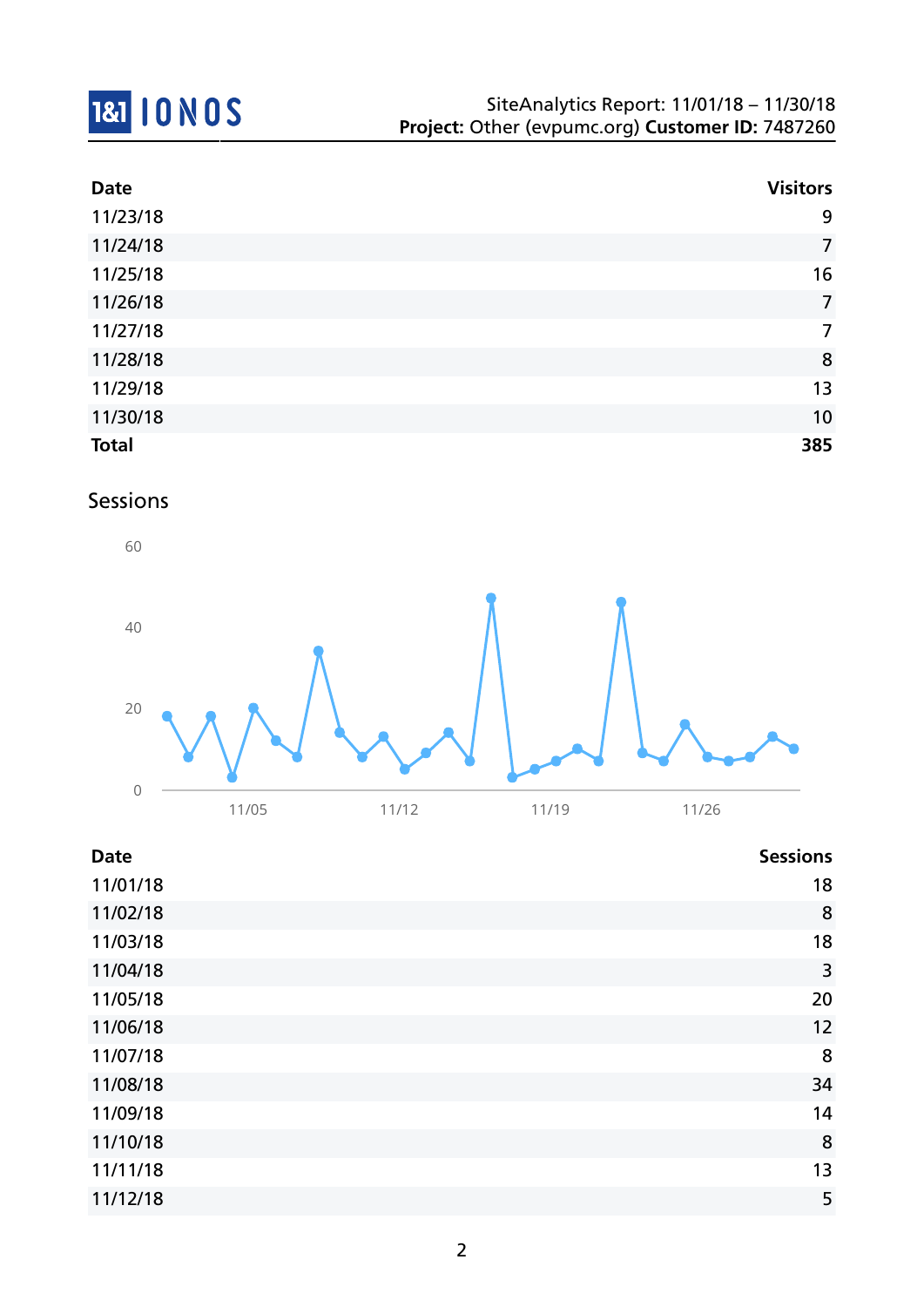

| <b>Date</b>  | <b>Sessions</b> |
|--------------|-----------------|
| 11/13/18     | 9               |
| 11/14/18     | 14              |
| 11/15/18     | $\overline{7}$  |
| 11/16/18     | 47              |
| 11/17/18     | 3               |
| 11/18/18     | 5               |
| 11/19/18     | $\overline{7}$  |
| 11/20/18     | 10              |
| 11/21/18     | $\overline{7}$  |
| 11/22/18     | 46              |
| 11/23/18     | 9               |
| 11/24/18     | $\overline{7}$  |
| 11/25/18     | 16              |
| 11/26/18     | $\bf 8$         |
| 11/27/18     | $\overline{7}$  |
| 11/28/18     | 8               |
| 11/29/18     | 13              |
| 11/30/18     | 10              |
| <b>Total</b> | 394             |

## Search Engine Robots



| <b>Search Engine Robots</b> | <b>Sessions</b> | Percentage |
|-----------------------------|-----------------|------------|
| bingbot/2.0                 | -223            | 32.37%     |
| Baiduspider/2.0             |                 | $10.89\%$  |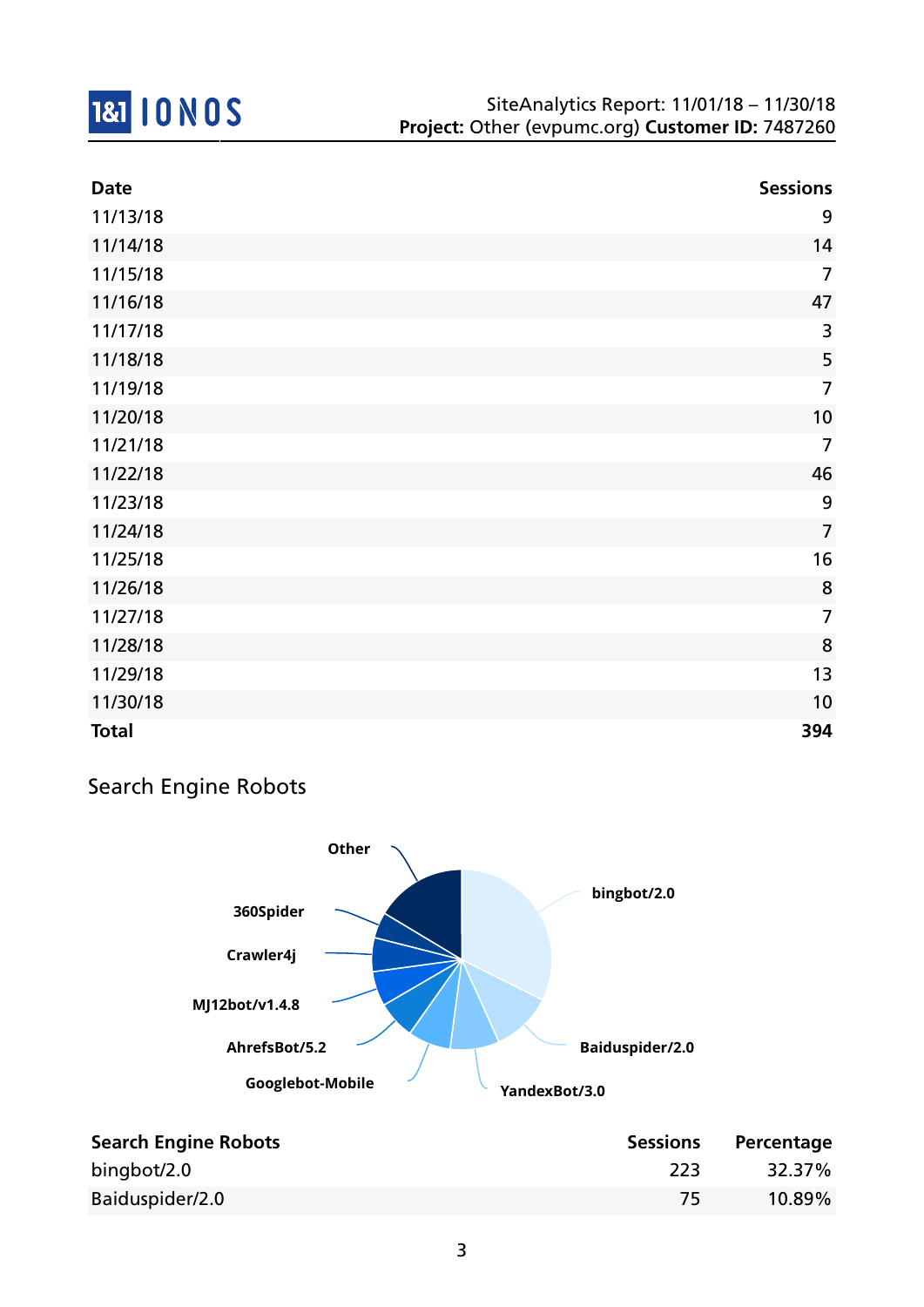

| <b>Search Engine Robots</b> | <b>Sessions</b> | Percentage |
|-----------------------------|-----------------|------------|
| YandexBot/3.0               | 61              | 8.85%      |
| Googlebot-Mobile            | 53              | 7.69%      |
| AhrefsBot/5.2               | 47              | 6.82%      |
| MJ12bot/v1.4.8              | 43              | 6.24%      |
| Crawler4j                   | 42              | 6.10%      |
| 360Spider                   | 32              | 4.64%      |
| Googlebot/2.1               | 25              | 3.63%      |
| Sogou web spider/4.0        | 24              | 3.48%      |
| MegaIndex.ru/2.0            | 23              | 3.34%      |
| Applebot/0.1                | 6               | 0.87%      |
| DuckDuckGo-Favicons-Bot/1.0 | 6               | 0.87%      |
| WikiDo/1.1                  | 6               | 0.87%      |
| Exabot/3.0                  | 4               | 0.58%      |
| Mail.RU_Bot/2.0             | 4               | 0.58%      |
| DotBot/1.1                  | 3               | 0.44%      |
| SeznamBot/3.2               | 3               | 0.44%      |
| AboutUsBot/Harpy            | $\overline{2}$  | 0.29%      |
| CATExplorador/1.0beta       | 2               | 0.29%      |
| AdsBot-Google               | 1               | 0.15%      |
| SemrushBot/2~bl             | 1               | 0.15%      |
| SpiderLing                  | 1               | 0.15%      |
| Uptimebot/1.0               | 1               | 0.15%      |
| ZumBot/1.0                  | 1               | 0.15%      |
| <b>Total</b>                | 689             | 100.00%    |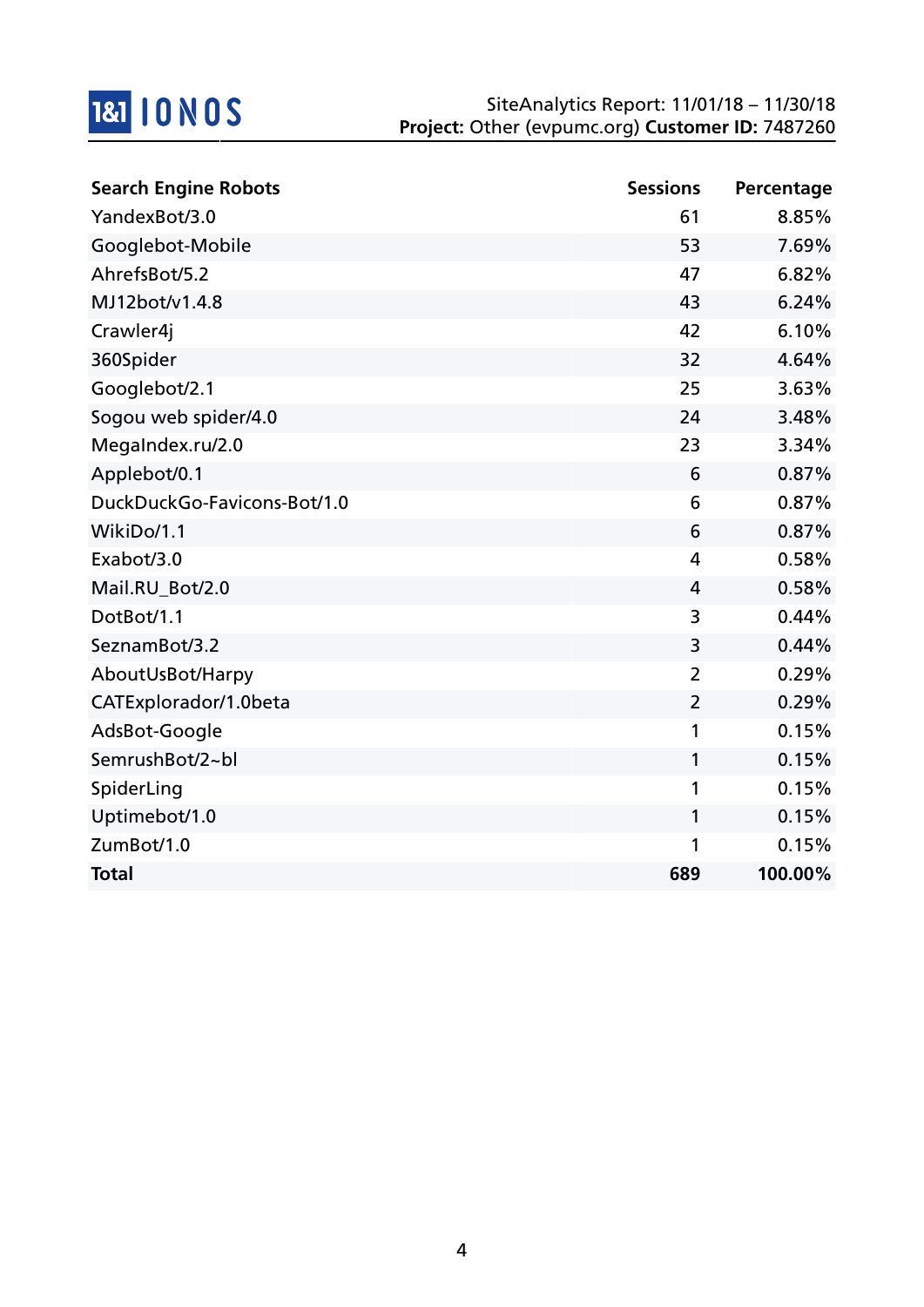

# **Page Analysis** Most Frequently Visited Pages



| <b>Pages</b>             | <b>Sessions</b> | Percentage |
|--------------------------|-----------------|------------|
| /Default.htm             | 292             | 36.92%     |
| /Elim.htm                | 44              | 5.56%      |
| /Sermons.htm             | 40              | 5.06%      |
| /M-Statement.htm         | 36              | 4.55%      |
| /Announce.htm            | 34              | 4.30%      |
| /Believe.htm             | 32              | 4.05%      |
| /NewsLetterIdx.htm       | 32              | 4.05%      |
| /Stats.htm               | 30              | 3.79%      |
| <b>Morship.htm</b>       | 30              | 3.79%      |
| /Calendar.htm            | 28              | 3.54%      |
| /St_Johns.htm            | 24              | 3.03%      |
| /web_links.htm           | 24              | 3.03%      |
| /CalendarOld.htm         | 18              | 2.28%      |
| /Elim-HISTORY.htm        | 17              | 2.15%      |
| /StJohns_M-Statement.htm | 16              | 2.02%      |
| /St_Johns-HISTORY.htm    | 16              | 2.02%      |
| /Elim_M-Statement.htm    | 14              | 1.77%      |
| /valley_views0813.htm    | 14              | 1.77%      |
| /valley_views0913.htm    | 14              | 1.77%      |
| /missions.htm            | 12              | 1.52%      |
| /valley_views1013.htm    | 11              | 1.39%      |
| /valley_views1113.htm    | 11              | 1.39%      |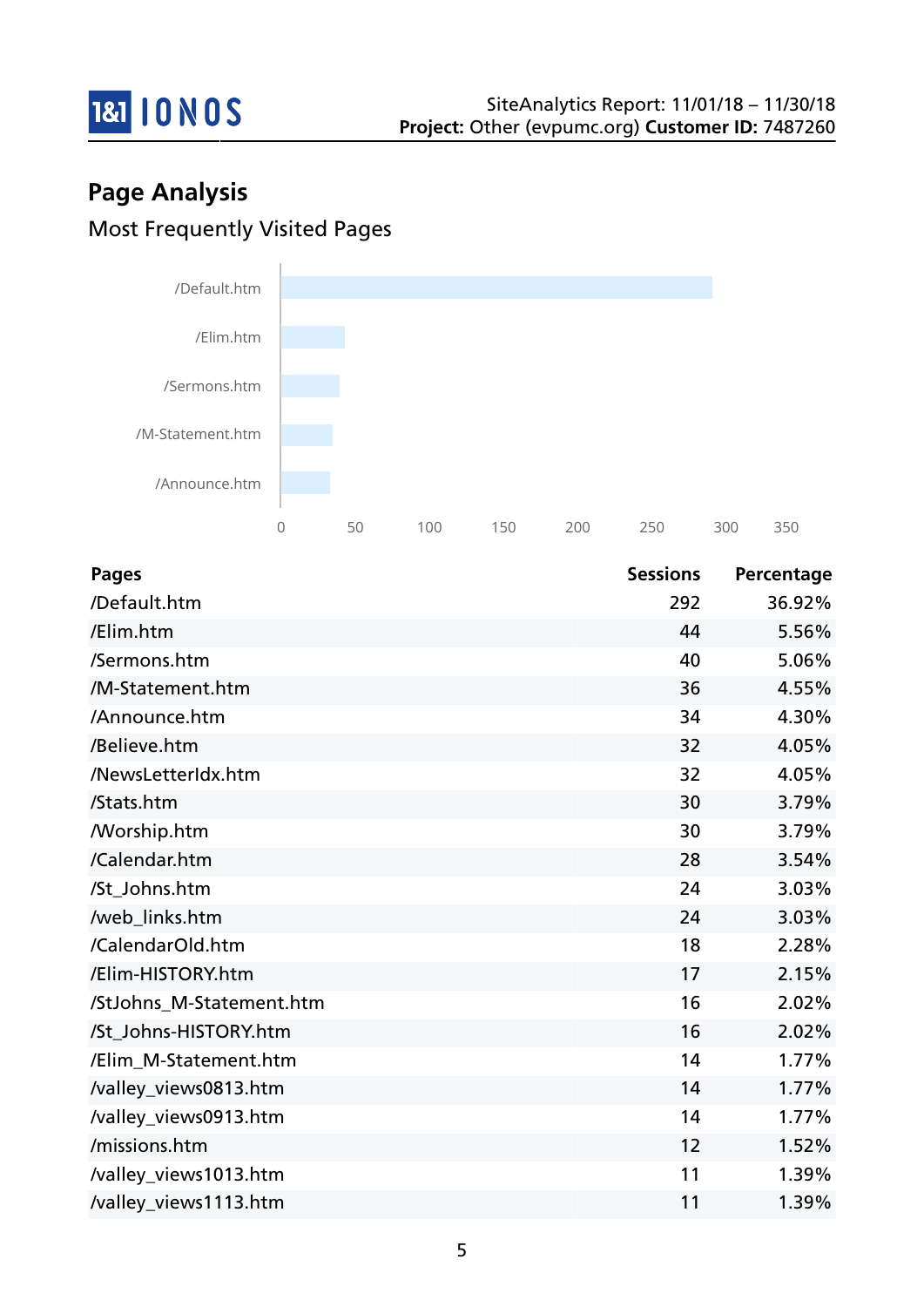

| <b>Pages</b>   | <b>Sessions</b> | Percentage |
|----------------|-----------------|------------|
| /Ann040614.htm |                 | 0.13%      |
| /Ann100514.htm |                 | 0.13%      |
| <b>Total</b>   | 791             | 100.00%    |

### Keywords

No data is available for this report during the current time period.

## Referring Pages



| <b>Pages</b>                  | <b>Sessions</b> |
|-------------------------------|-----------------|
| https://www.google.com/       | 9               |
| http://www.sogou.com/web      | 6               |
| http://weck.biz               | 5               |
| www.bing.com                  | 4               |
| evpumc.org                    | 3               |
| http://pizza-tycoon.com/      | 3               |
| http://burger-imperia.com/    | 2               |
| https://uptime.com/evpumc.org | 2               |
| www.yahoo.com                 | $\overline{2}$  |
| http://pizza-imperia.com/     | 1               |
| http://www.google.com/        | 1               |
| http://www.google.com/search  | 1               |
| https://duckduckgo.com/       | 1               |
| https://www.google.co.id/     | 1               |
| https://www.google.com.ph/    | 1               |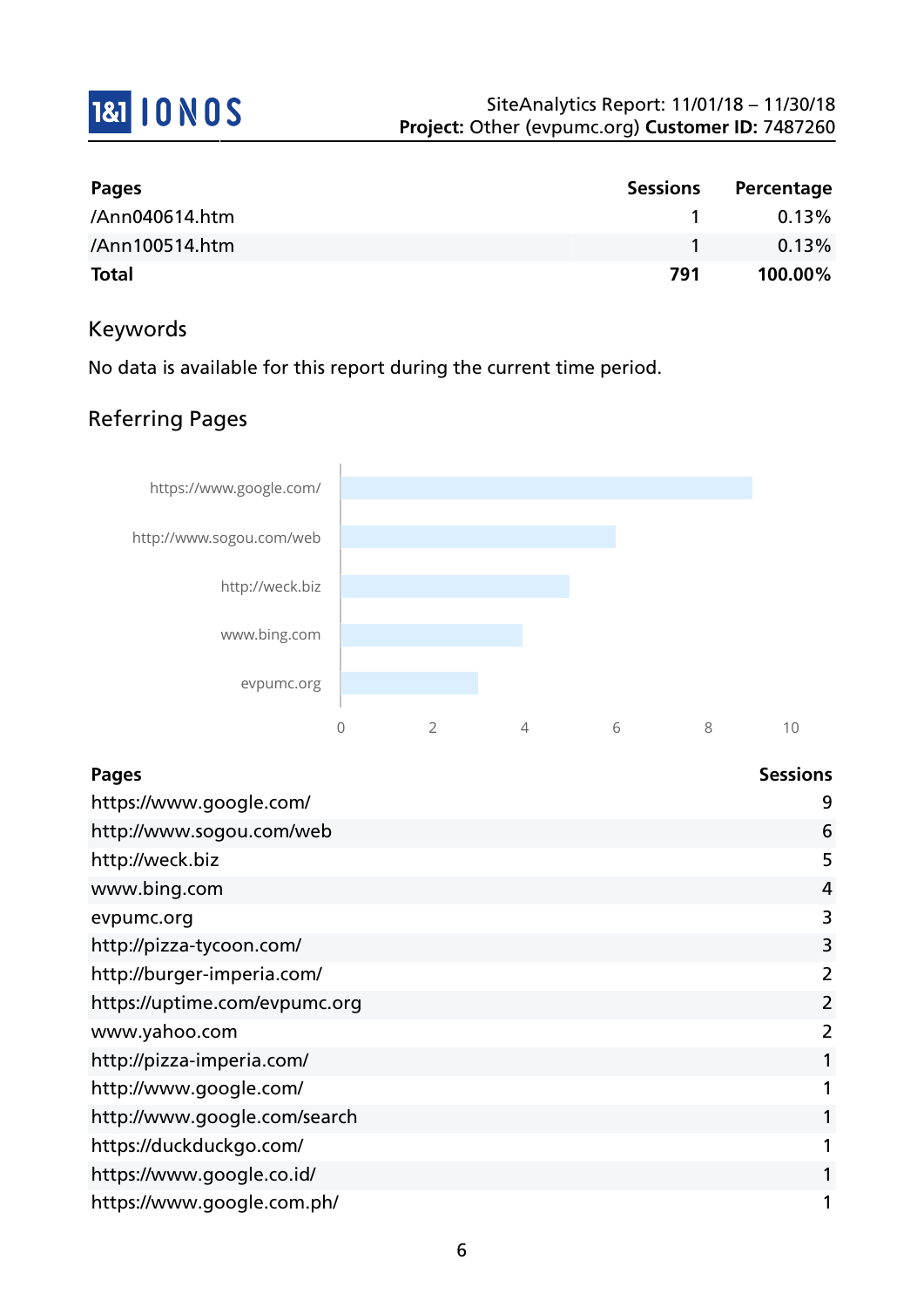

| <b>Pages</b>           | <b>Sessions</b> |
|------------------------|-----------------|
| https://www.google.de/ |                 |
| www.google.com         |                 |

# **Browsers & Systems**

Browsers



| <b>Browsers</b>               | <b>Sessions</b> | Percentage |
|-------------------------------|-----------------|------------|
| <b>Chrome Mobile</b>          | 125             | 31.73%     |
| Chrome                        | 112             | 28.43%     |
| Firefox                       | 34              | 8.63%      |
| IE                            | 14              | 3.55%      |
| Opera                         | 13              | 3.30%      |
| Sogou Explorer                | $\overline{7}$  | 1.78%      |
| Android browser               | 6               | 1.52%      |
| Python-requests               | 6               | 1.52%      |
| Safari                        | 6               | 1.52%      |
| Microsoft Edge                | $\overline{4}$  | 1.02%      |
| Go http package               | 3               | 0.76%      |
| Java                          | 3               | 0.76%      |
| Safari mobile                 | 3               | 0.76%      |
| Kinza                         | 1               | 0.25%      |
| <b>Mobile Samsung Browser</b> | 1               | 0.25%      |
| <b>Typhoeus</b>               | 1               | 0.25%      |
| Could not be identified       | 55              | 13.96%     |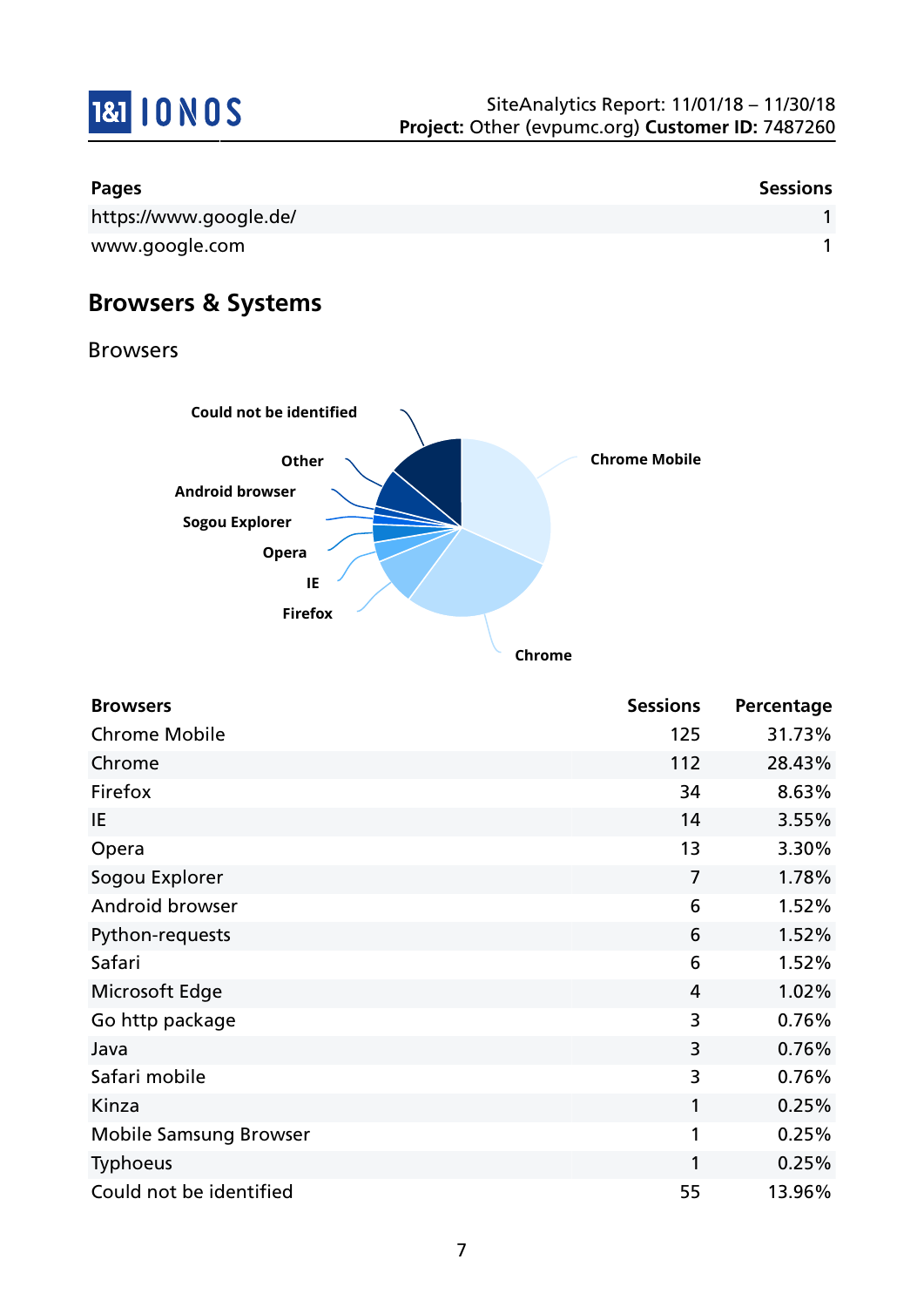

| <b>Browsers</b>      | <b>Sessions</b> | Percentage |
|----------------------|-----------------|------------|
| <b>Total</b>         | 394             | 100.00%    |
| $\bigcap_{n \geq n}$ |                 |            |

Operating Systems



| <b>Operating Systems</b> | <b>Sessions</b> | Percentage |
|--------------------------|-----------------|------------|
| Windows                  | 122             | 30.96%     |
| Android                  | 100             | 25.38%     |
| iOS                      | 35              | 8.88%      |
| Linux                    | 34              | 8.63%      |
| macOS                    | 27              | 6.85%      |
| OS X                     | 10              | 2.54%      |
| <b>JVM</b>               | 3               | 0.76%      |
| Could not be identified  | 63              | 15.99%     |
| <b>Total</b>             | 394             | 100.00%    |

# **Visitor Locations**

| Countries            |                 |            |
|----------------------|-----------------|------------|
| <b>Countries</b>     | <b>Sessions</b> | Percentage |
| China                | 138             | 35.03%     |
| <b>United States</b> | 125             | 31.73%     |
| Germany              | 14              | 3.55%      |
| India                | 14              | 3.55%      |
| Canada               | 13              | 3.30%      |
| Russia               | 13              | 3.30%      |
| Ukraine              | 12              | 3.05%      |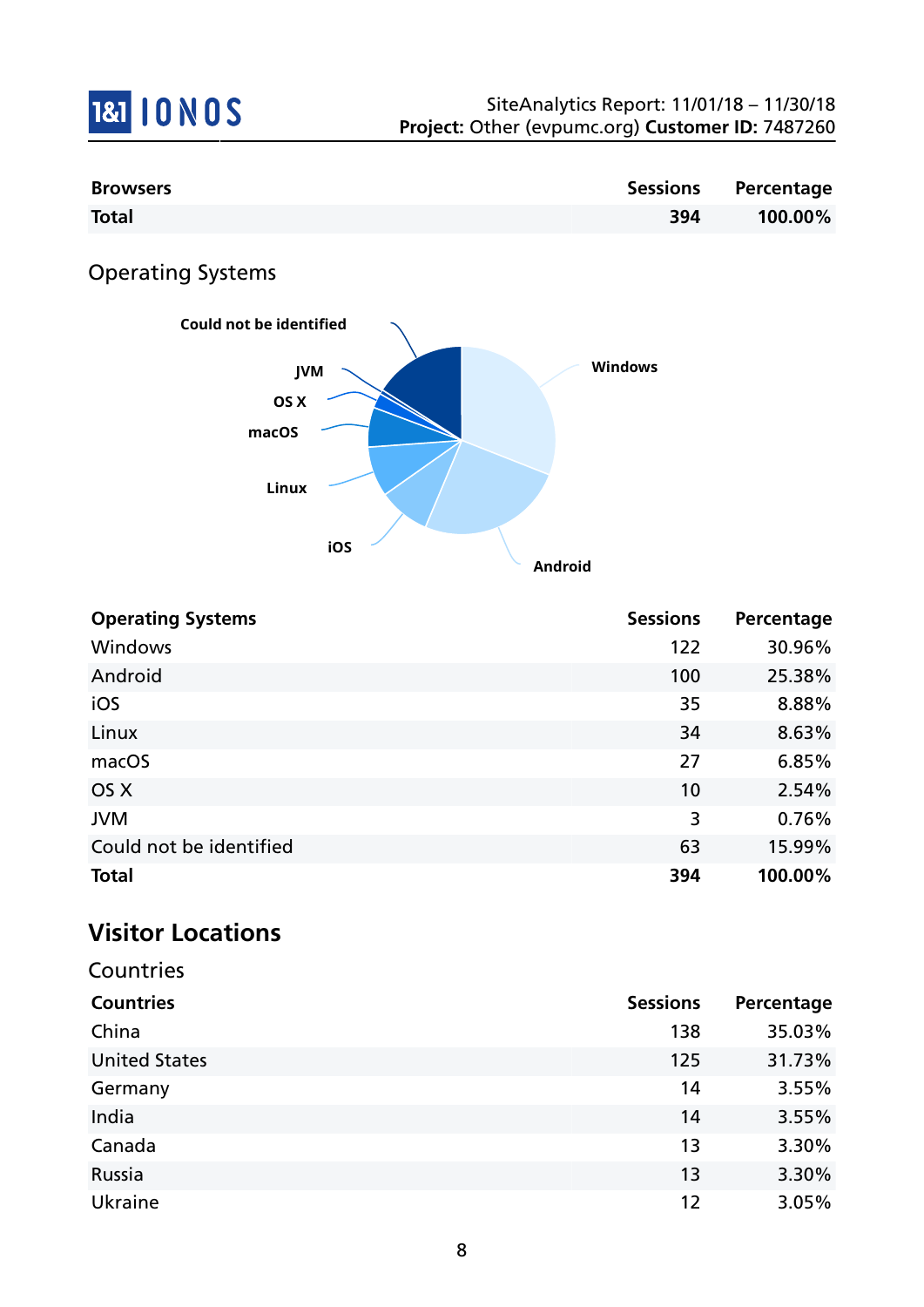

| <b>Countries</b>        | <b>Sessions</b> | Percentage |
|-------------------------|-----------------|------------|
| <b>Netherlands</b>      | 10              | 2.54%      |
| France                  | 8               | 2.03%      |
| Romania                 | $\overline{7}$  | 1.78%      |
| Hungary                 | 3               | 0.76%      |
| Israel                  | 3               | 0.76%      |
| <b>Brazil</b>           | $\overline{2}$  | 0.51%      |
| Chile                   | $\overline{2}$  | 0.51%      |
| Finland                 | $\overline{2}$  | 0.51%      |
| Indonesia               | $\overline{2}$  | 0.51%      |
| Turkey                  | $\overline{2}$  | 0.51%      |
| Argentina               | 1               | 0.25%      |
| Bangladesh              | 1               | 0.25%      |
| <b>Belarus</b>          | 1               | 0.25%      |
| <b>Czech Republic</b>   | 1               | 0.25%      |
| Ecuador                 | 1               | 0.25%      |
| Spain                   | 1               | 0.25%      |
| Ireland                 | 1               | 0.25%      |
| Kazakhstan              | 1               | 0.25%      |
| Philippines             | 1               | 0.25%      |
| Poland                  | 1               | 0.25%      |
| Saudi Arabia            | 1               | 0.25%      |
| Sweden                  | 1               | 0.25%      |
| Vietnam                 | 1               | 0.25%      |
| Could not be identified | 11              | 2.79%      |
| <b>Total</b>            | 394             | 100.00%    |

## **Continents**

| <b>Continents</b>       | <b>Sessions</b> | Percentage |
|-------------------------|-----------------|------------|
| Asia                    | 164             | 41.62%     |
| <b>North America</b>    | 138             | 35.03%     |
| Europe                  | 76              | 19.29%     |
| South America           | 6               | 1.52%      |
| Could not be identified | 10              | 2.54%      |
| <b>Total</b>            | 394             | 100.00%    |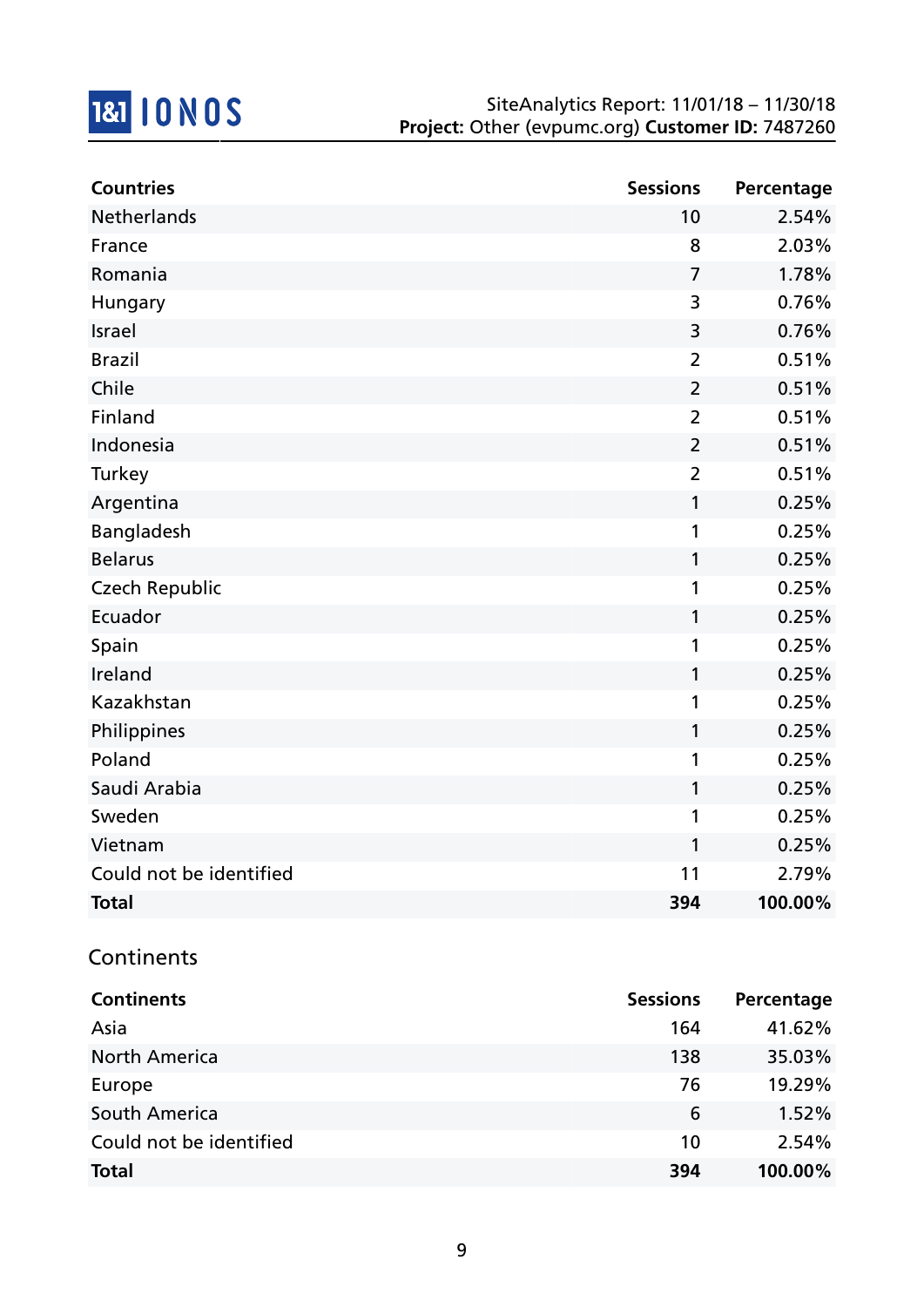

# **Information about the evaluations**

### Visitors

This evaluation shows how many visitors accessed your website. Visitors are uniquely identified on the basis of the IP address and the browser ID. If a visitor goes to your website more than once a day, only one visitor is counted.

#### Sessions

This evaluation shows the number of sessions. A session starts when a visitor accesses your website and ends when he or she leaves it. A session ends automatically after 30 minutes without activity. If a visitor goes to your website more than once a day, multiple sessions are counted.

### Search Engine Robots

This evaluation shows which search engine robots have accessed the pages of your website. Search engine robots automatically search the content of websites in order to keep search engine entries up to date.

### Most Frequently Visited Pages

This evaluation shows which pages of your website were visited most often.

#### Keywords

This evaluations shows the keywords with which your website was most commonly found in search engines.

#### Referring Pages

This evaluation shows the websites from which visitors were transferred to your website.

#### Browsers

This evaluation shows which browsers visitors used to access your website. This way, you know which browsers to optimize your website for, for example.

#### Operating Systems

This evaluation shows which operating systems visitors used to access your website. This way, you know which operating systems are most popular with your visitors, for example, and you can optimize your website for these operating systems.